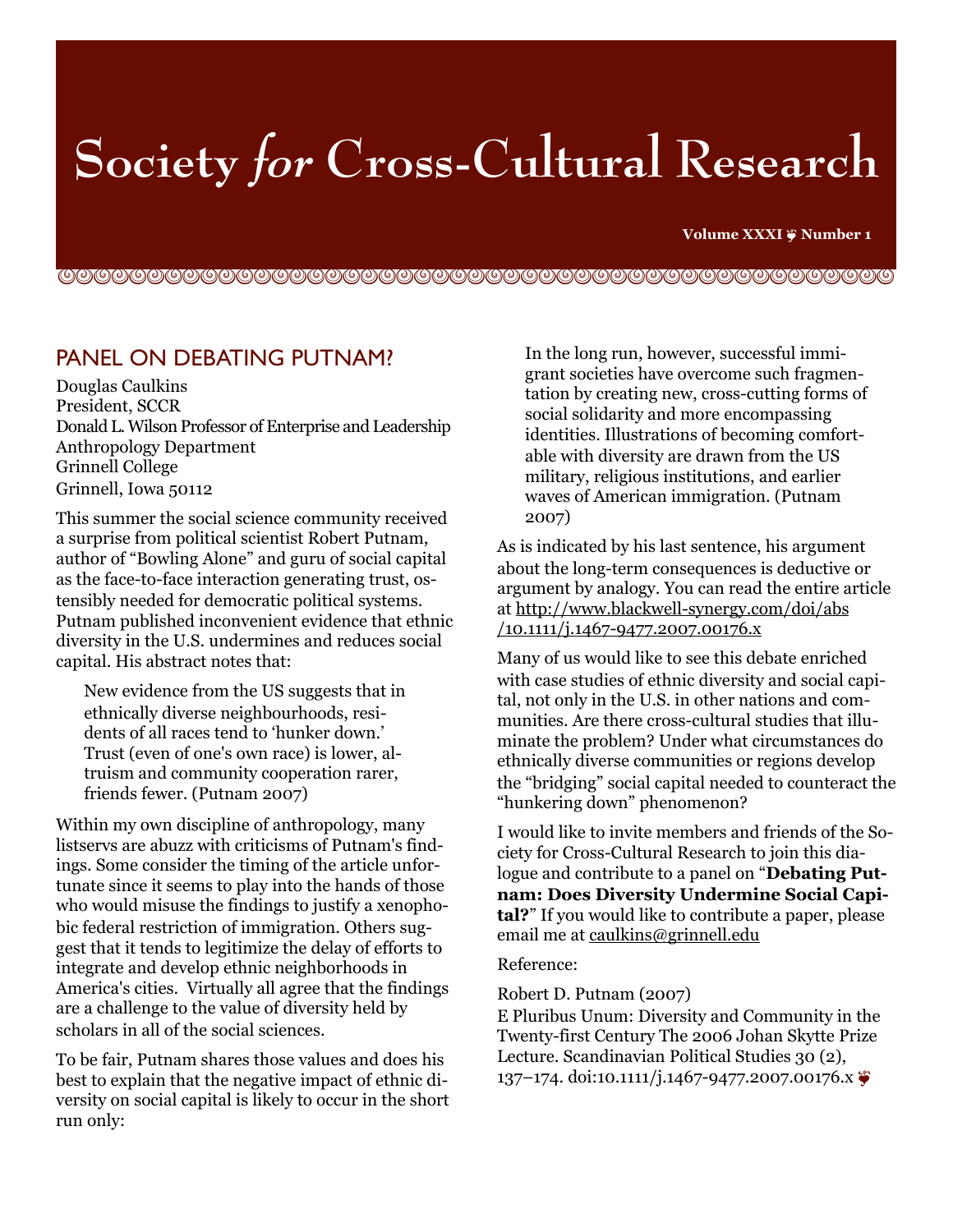# BEYOND MERE COMMUNICATION, TOWARD GREATER INTERACTION AND EVENTUAL INTEGRATION: NEW TASKS FOR SCCR

Juris G. Draguns Past-President, SCCR Pennsylvania State University

For 36 years SCCR has provided a unique interdisciplinary forum for the presentation of cross-cultural findings and the discussion of issues relevant to the conceptualization and investigation of cultures. Anthropologists and psychologists have been the principal participants in these exchanges, with valuable but less frequent contributions from members of other social science disciplines.

Let us now envisage an additional, more ambitious objective: for SCCR to become the site and vehicle for fostering interdisciplinary integration of social science research. By integration I do not mean amalgamation. The various strands, familiar to all who have attended and presented at SCCR, will continue to survive and to thrive. We have, however, not done enough to build bridges between the various existing approaches to cross-cultural research. The two main reference points of anthropology and psychology, contexts and dimensions, respectively, should be alternated, blended and then integrated, and perhaps supplemented and enriched by inputs from the traditions of investigation, originated, for example, in comparative linguistics, sociology, history or other disciplines. This call for pluralism is based on the recognition, which is more widely shared than articulated, that there is no one, ideal or perfect, crosscultural method or model nor is one ever likely to emerge. Consequently, the useful but limited perspectives from which we proceed would be enhanced

by being pooled, combined, and compared, in the hope that a more multifaceted understanding of human condition in culture will result. Qualitative observations should be a point of departure for quantitative research, and arrays of statistical results should be scrutinized in the unique contexts of their occurrence. Results based on HRAF should spark investigations by other worldwide methods, as exemplified by the cultural dimensions proposed by Hofstede and by the work with multinational networks of collaborators for studying such phenomena as mate selection or romantic attachment. Monocultural, bicultural, and multicultural research should be pursued both simultaneously and sequentially. These courses of action are all the more urgently needed as the several social science disciplines tackle problems and challenges that transcend their traditional boundaries. At recent SCCR meetings, symposia have been devoted to altruism, space exploration, terrorism, and warfare. Additional relevant topics include globalization and its various negative, positive, and neutral consequences, the effect of sudden sociopolitical and economic change and any limits of human capability in accommodating to it, and the purportedly human universal striving to attain freedom and/ or to escape from it. Cross-cultural investigation in educational, organizational, business, and mental health settings stands to benefit from the infusion of greater conceptual and methodological pluralism.

What are the implications of these rather abstract and programmatic musings? Beginning with next year's annual meeting in New Orleans, let us actively take advantage of the diversity of our membership in promoting investigation and interpretation from several different angles. Let us stimulate and allow to be stimulated by our colleagues in the cross-cultural enterprise whose modus operandi is different, and let us collaborate in the pursuit of our basic and applied research goals.

#### **CALL FOR NOMINATIONS**

SCCR will elect a new president-elect, secretary-treasurer, and social sciences area representative this fall. Please send any nominations to Juris G. Draguns (Nominations Committee Chair) at [jgdl@psu.edu](mailto:jgdl@psu.edu)  $\ddot{\bullet}$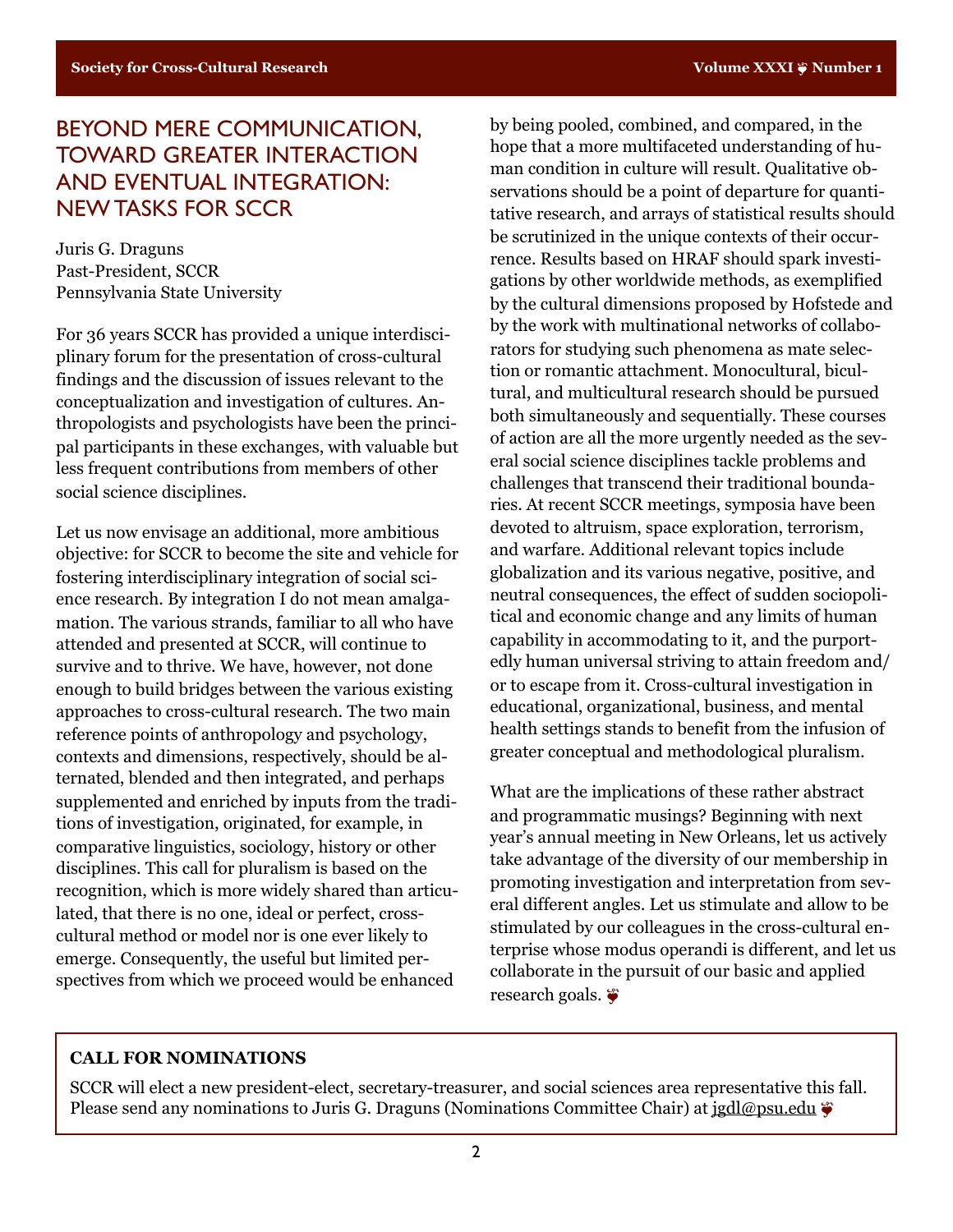# **CALL FOR SUBMISSIONS** 37TH ANNUAL MEETINGS OF THE SOCIETY FOR CROSS-CULTURAL RESEARCH

## New Orleans February 20-23, 2008

❧<http://meeting.sccr.org>

Held jointly with the meetings of the **Society for Anthropological Sciences** ❧<http://anthrosciences.org>

Submit your proposals before 11:59 p.m., November 20, 2007, at ❧<http://meeting.sccr.org/submissions.htm>

Registration ❧<http://meeting.sccr.org/registration.htm>

Stay at "Le Pavillon" ❧<http://meeting.sccr.org/hotel.htm>

New! Online Conference Registration Fee Payment <http://meeting.sccr.org/pay.html>

> Questions? Ideas for Submissions? **Contact sccr2008@selu.edu**

The 2008 SCCR conference will be held in conjunction with the annual meetings of the Society for Anthropological Sciences (SASci). All sessions will be held in the Le Pavillon Hotel, at 833 Poydras Street in New Orleans, Louisiana. SCCR plans to schedule most of the substantive programs between 8:30 a.m. and 6 p.m. on February 21 and 22, and from 12:30 to 4:30 p.m. on February 23. The meetings will begin at 6 p.m. on Wednesday and end at 4:30 p.m. on Saturday.

People with an interest in cross-cultural research, whatever your discipline, are encouraged to submit. Empirical, theoretical, historical, and methodological submissions related to culture are all welcome.

We also welcome students (both graduate and undergraduate) to submit. The Program Committee and SCCR encourage the interdisciplinary and international character of the annual meetings and welcome submissions from both SCCR members and non-members.

Proposed submissions for papers, symposia/panel discussions, Conversation Hours, and student posters will be reviewed and considered for inclusion in the program if received by 11:59 p.m., November 20, 2007.

The program will consist primarily of presentations and symposia submitted to the SCCR Program Committee. In addition, SCCR will include on the program some sessions jointly sponsored with SASci.

Registration and submission forms, along with information about numerous other topics, will be posted on the Conference Website: http://meeting.sccr.org/index.htm

You are strongly encouraged to browse that website to learn about the full details of the conference and other cultural opportunities in visiting New Orleans. Please note the lowered rates for retirees, students, and for advanced registration!

## Deadlines (please mark your calendar)

❧All Submissions Deadline:

- November 20, 2007
- ❧Travel Grants Deadline:
	- November 20, 2007
- ❧Submissions Decision Notification Date:
	- December 10, 2007
- ❧Student Awards Deadline:
	- December 31, 2007
- ❧Hotel Phone Reservations (conference rate):
	- January 11, 2008
- ❧Advance Registration Deadline:
	- January 31, 2008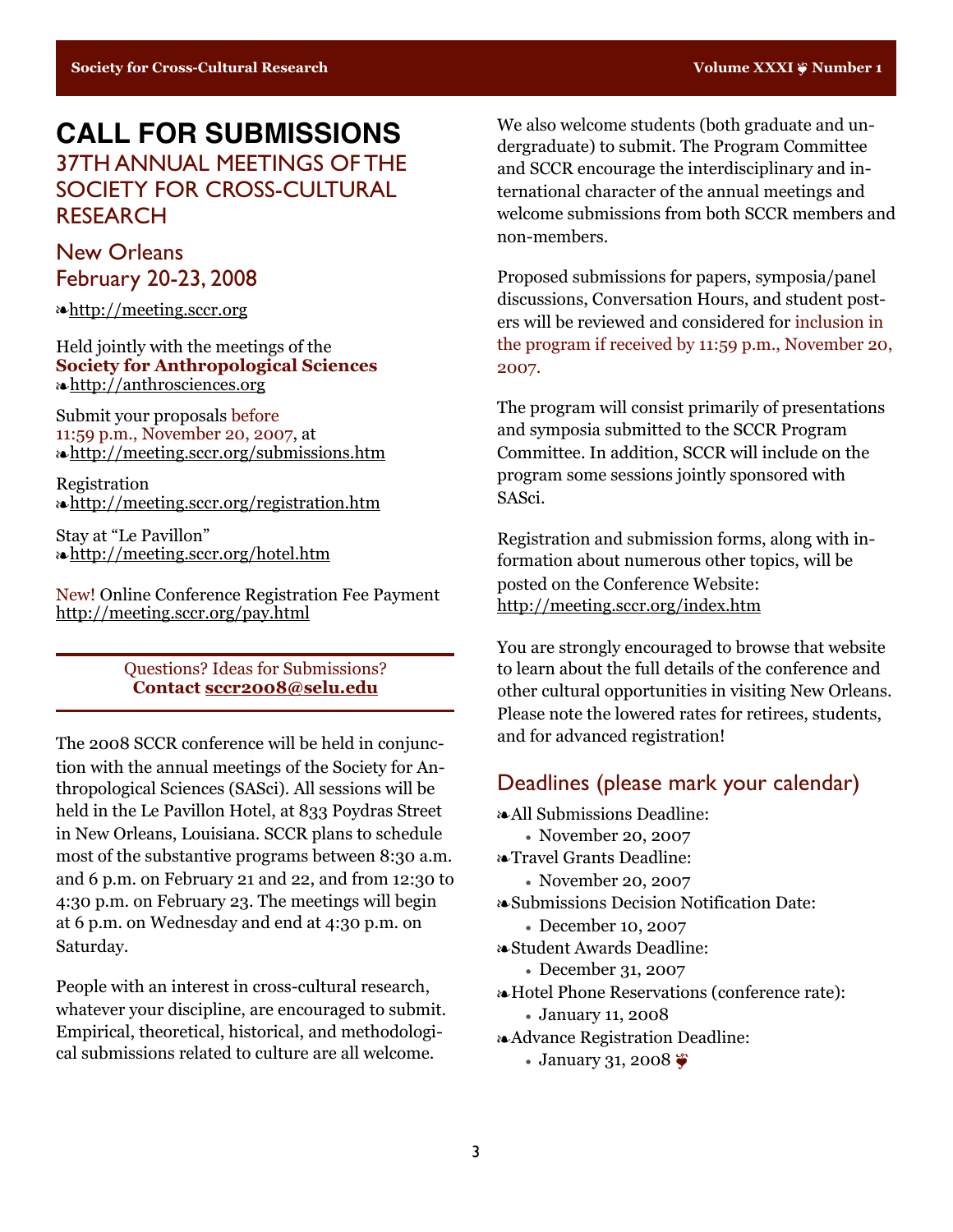# A NEW INTERFACE FOR THE eHRAF COLLECTIONS

Carol R. Ember,

Executive Director of the Human Relations Area Files

In the 2007 fall term we will have beta-test versions of the eHRAF collections on the web. With the new interface, we introduce new names for the collections—*eHRAF World Cultures* (the present name is eHRAF Collection of Ethnography) and *eHRAF Archaeology* (the present name is eHRAF Collection of Archaeology). If your institution is already a member of either or both collections you should be able to get in by IP address as soon as you put in the beta-test URLs (eHRAFWorldCultures.yale.edu and eHRAFArchaeology.yale.edu). If your institution is not currently a member of either or both collections we welcome any SCCR member who wishes to betatest the new interface in the fall term. Please contact us at hraf@yale.edu or 800-520-HRAF and we will give you passwords to get in to either or both collections. The current interface will continue to be served by the University of Michigan through the end of January, 2008.

**eHRAF World Cultures** contains over 165 cultures with over 450,000 pages of information on all aspects of cultural and social life. Each culture file contains a variety of source documents (books, articles, and dissertations) that have been indexed and organized according to HRAF's comprehensive culture and subject classification systems: the *Outline of World Cultures (OWC)*, and the *Outline of Cultural Materials (OCM)*. These comprehensive culture and subject retrieval systems extend searching beyond keyword searching. **eHRAF Archaeology** contains 55 traditions with approximately 80,000 pages of archaeological information.

For those of you familiar with the present interface, some of the new features are:

- ❧An entirely new search (called the "Lookup Search") which maps words you enter to our two thesauri. So, for example, if you put in "African art" the new search will suggest looking at all the cultures we currently have in Africa plus all the subject categories dealing with art. You can modify the search to add or delete subjects and cultures. We hope that this search will familiarize users with our subject-indexing system which is often much more powerful for searching than word searches alone.
- ❧A more advanced search will allow complex Boolean searches of subjects, cultures and words in text. Where the present interface only allows three choices of subject and three words, the new interface will allow as many entries and clauses as you wish.

## Other new features include:

- ❧Complete citations that automatically accompany search results
- ❧Emphasis on subject descriptions rather than subject category numbers (e.g., "Techniques of Socialization [861] not "861")
- ❧Ability to choose to see a whole searched paragraph, a paragraph in the context of a page, or the next or previous page
- ❧New subject thesaurus based on 18 major-subjects (may be viewed at http://www.yale.edu/hraf/Ocm\_xml/newOcm.xml)
- ❧Chunking of results to avoid timing-out problems
- ❧Email and print functions ❦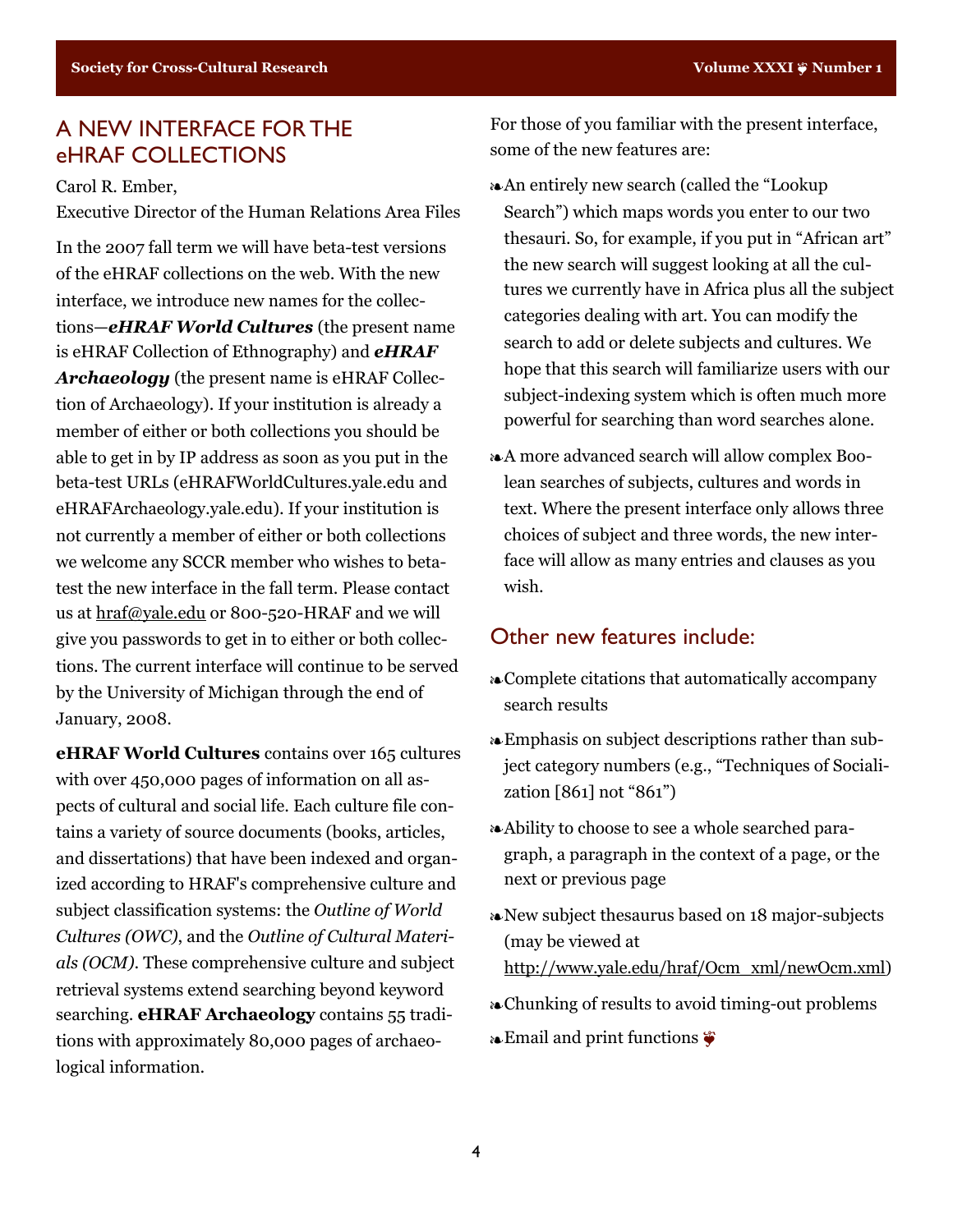## STUDENT PERSPECTIVES

## Zambia 2007

#### Celena Lue

This summer, I had the incredible opportunity to embark on a trip to Africa, specifically, the beautiful and peaceful country of Zambia. Dr. Lewis Aptekar led our group of 23 SJSU graduate students for our service learning project: Zambia 2007. Our focus was on counseling from a cultural and international perspective.

My name is Celena Lue and I am 23 years old, entering my second year as a graduate student in the Counselor Education program at San Jose State University. I am Chinese-American, raised in Florida and born in Jamaica. I moved to California one year ago, never imagining what incredible journey lay ahead. I have always considered myself to be a fairly culturally diverse and culturally competent individual. However, my experience in Africa opened my eyes to an exciting culture where cultural flexibility and sensitivity were essential. I quickly discovered I still had much to learn.

Our challenging task was to provide counseling services to the schoolchildren living in the compounds of Lusaka, Zambia. The urban population of children we worked with included street children and community school chil-



from each other and help each other in a unique cross-cultural setting.

Everyday brought a new adventure and a new challenge. Working with the young children, I encountered a language barrier. Although English is the main language in Zambia, there are many other languages and dialects, like Cinyanja, that the children were more fluent in. However, with the help

dren. Many of these children were orphaned, as their parents died from AIDS and/or other diseases. We worked with organizations such as Action for Children, Flying Angels Community School, Yasheni, Youthvision, and the University of Zambia (UNZA). Each SJSU graduate student was paired with an UNZA student, which enabled all of us to learn



of the UNZA students, crayons, creativity, and patience, I was able to improve my communication with the children. Regarding the high school students, I found various cultural similarities and differences. For instance, we engaged them in open discussions regarding the same issues we deal with in the U.S. HIV/AIDS, sex, religion, relationships, and rape were all popular topics the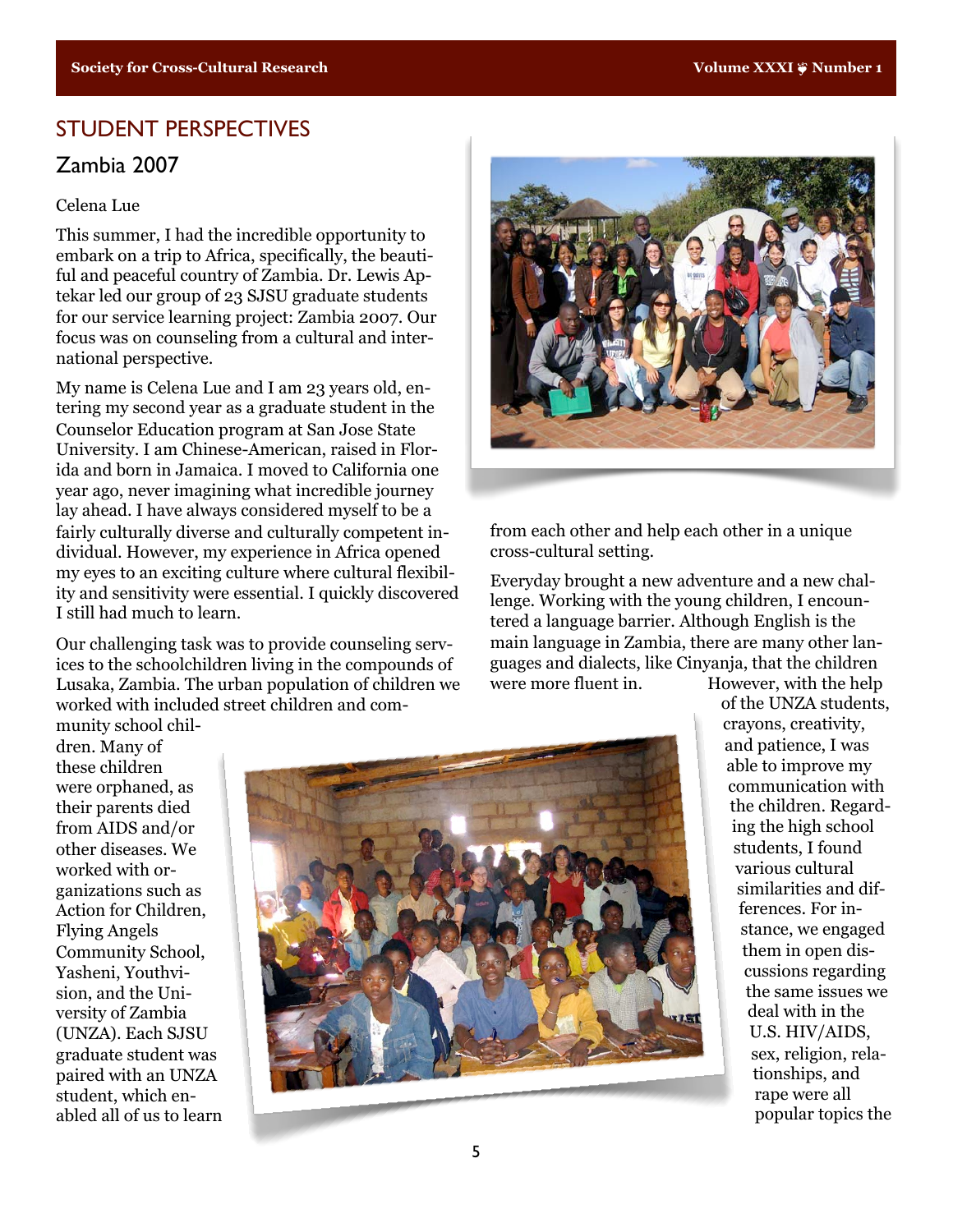students voiced concern about. It was a surprise, yet a relief, to find that many of the students were already knowledgeable about HIV/AIDS and how to protect themselves. I am not sure who learned more—me or the students!

Initially, adjusting to the way of life in Zambia seemed daunting. The people, physical environment, political and social issues, and local customs, were just some of the issues I needed to be aware of.

Basic modern conveniences for me, like electricity and clean running water, were luxuries many Zambians could not afford. Yet, I also realized that not all Zambians were the same. They varied on numerous factors such as socioeconomic

status, personality, religion, and political views, just like Americans.

It is impossible to adequately capture everything I experienced and learned in Zambia. Therefore, I encourage anyone who is curious about another culture or who simply wants to learn more about oneself, to research and gain hands-on experience with a different culture. My experience in Zambia was richly rewarding and I feel incredibly fortunate to have connected with a culture that I am only beginning to understand. However, I do know that with the support of my fellow SJSU classmates and the kindness of the Zambians, I felt more of a part of the beautiful Zambian culture and yet more at home than I could have ever imagined. Zikomo (Thank you), Zambia!

For more information on the Zambia Service Learning Project, you may contact Professor Lewis Aptekar, Ph.D. at: [laptekar@email.sjsu.edu](mailto:laptekar@email.sjsu.edu). ❦



#### **ATTENTION STUDENTS**

Like to help SCCR, by joining a new SCCR student advisory committee? **Contact [sccr2008@selu.edu](mailto:scc@selu.edu)**. ❦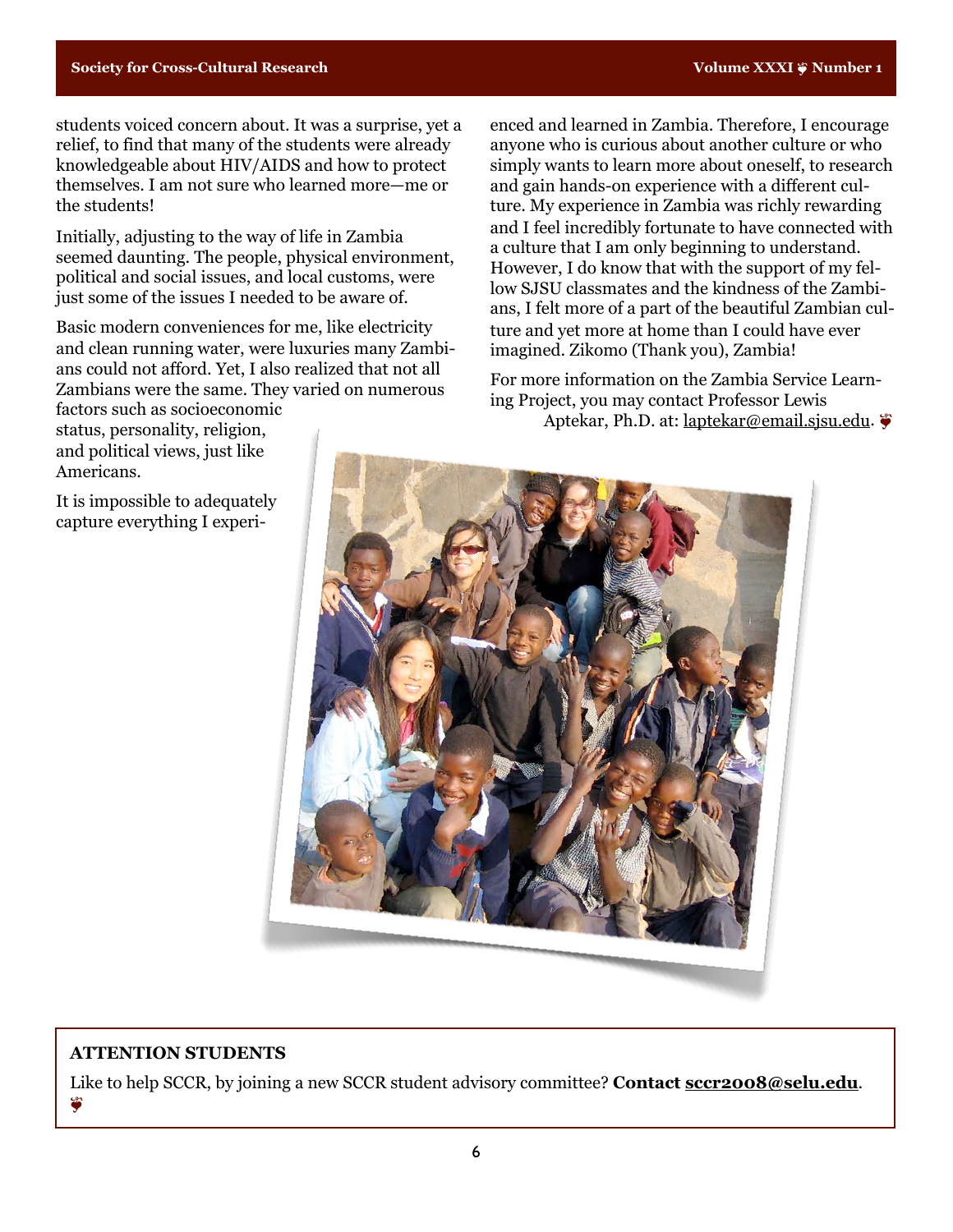## BOOKS BY SCCR MEMBERS

#### *Lives Across Cultures: Cross-Cultural Human Development* **(4th Edition)** Harry W. Gardiner and Corinne Kosmitzki

The 4th edition of this market-leading text is now available from Pearson/Allyn & Bacon Publishing: [http://www.ablongman.com/catalog/academic/produc](http://www.ablongman.com/catalog/academic/product/0,1144,0205494757,00.html) [t/0,1144,0205494757,00.html](http://www.ablongman.com/catalog/academic/product/0,1144,0205494757,00.html)

*Lives Across Cultures* offers an interdisciplinary exploration of developmental topics across the lifespan. Presented in a chronological-within-topics approach, it focuses on cultural contexts throughout the world while emphasizing links between theory, research and practical applications.

#### Features:

- ❧Links to real world: Basic principles and research findings are linked to practical, everyday events to help readers cultivate a global and multicultural perspective on behavior and gain an improved understanding of and appreciation for development as it takes place in diverse cultural settings.
- ❧Multi-disciplinary: This text integrates and synthesizes viewpoints and perspectives from a variety of disciplines including psychology, anthropology, sociology, and the health sciences.
- ❧Pedagogy includes:
	- Opening vignettes of individuals from different geographical areas of the world who illustrate behaviors described in the chapters.
	- Recurring themes that help students to develop a comprehensive and cohesive understanding of development.
	- Key ideas are placed in bold type the first time they appear and are immediately defined with culturally relevant examples.
	- Further readings: Each chapter closes with an annotated listing of recommendations for further reading. The suggested books, articles, and websites have been selected for their ability to expand on topics covered in each chapter as well as for their interesting and often amusing writing style.
- ❧The Instructor's Manual contains chapter outlines and objectives, lecture topics, student activities, film and video suggestions, and multiple choice and essay test items.

#### New To This Edition:

❧A highly original Foreword opens with a photograph of the hands of three week old Alena, representing the "Alpha" or beginning of life, and closes with a photograph of the hands of 102 year old Khun Mae Kasorn, representing the "Omega" or end of a long and productive life.

- ❧A series of nine Developmental Analysis boxes appearing in Chapters 2-10. Written in the first person, they tell the life of Matilda "Maddi" Skelton, who engaging applies important concepts to her own development over the lifespan.
- ❧A series of study questions for readers to reflect upon regarding concepts, facts, and other material have been added at the end of each chapter.
- ❧This edition includes new culturally-relevant photos allowing readers to "see" cross-cultural behavior as it "happens," and thereby better understand it.
- ❧This edition contains hundreds of new references, many representing important work published between 2004 and 2007.

## What Reviewers Are Saying About *Lives Across Cultures*, 4th edition

"Harry Gardiner and Corinne Kosmitzki, and their own very capable hands, skillfully and in an engaging and personal style, have energetically and generously updated and extended the coverage provided in the third edition of Lives Across Cultures. Covering all of the major developmental topics from cradle to grave, they take the reader through the labyrinth of lives that work and play and, unfortunately, fight through occasional major crises and the vexing problems of growing up. The style and tone of the book is genuinely comfortable. Reading it is like having a friendly dialogue with gentle and caring friends."

From the Forward by Walter J. Lonner, Western Washington University

"To our knowledge this book has no competition, and is unique. It is unusual for a book to change a curriculum, but rather than being written to fill a demand for classes in cross-cultural human development, it appears that these courses are being created at various universities because Gardiner and Kozmitzki published this text. As Lonner writes in the foreword, the field is changing quickly and significantly, and LAC is in great hands as Gardiner and Kosmitzki reflect this change in each new edition. This is an improved edition, not just a newer edition."

David W. Shwalb and Barbara J. Shwalb, Southeastern Louisiana University

To contact the authors, write to the following: Harry Gardiner [harry@gardiner.net](mailto:harry@gardiner.net) Corinne Kosmitzki [ckosmitzki@berkeley.edu](mailto:ckosmitzki@berkeley.edu) ❦